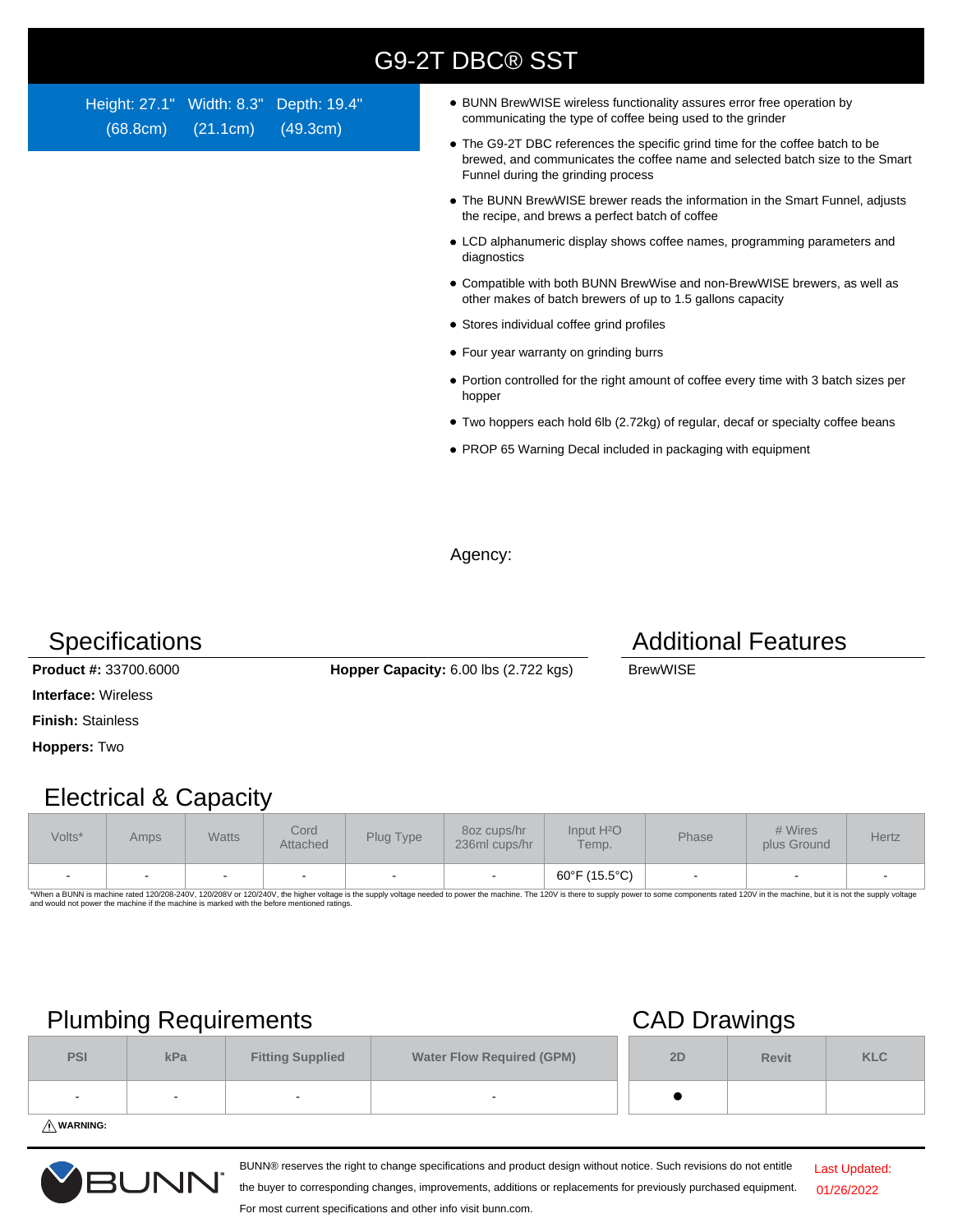| <b>Unit</b>   |          |         |          | <b>Shipping</b> |          |          |                          |                         |
|---------------|----------|---------|----------|-----------------|----------|----------|--------------------------|-------------------------|
|               | Height   | Width   | Depth    | <b>Height</b>   | Width    | Depth    | Weight                   | <b>Volume</b>           |
| English       | 27.1 in. | 8.3 in. | 19.4 in. | 35.5 in.        | 13.4 in. | 23.4 in. | $\overline{\phantom{a}}$ | $6.423$ ft <sup>3</sup> |
| <b>Metric</b> | 68.8 cm  | 21.1 cm | 49.3 cm  | 90.2 cm         | 34.0 cm  | 59.4 cm  | $\overline{\phantom{a}}$ | $0.182 \text{ m}^3$     |



BUNN® reserves the right to change specifications and product design without notice. Such revisions do not entitle the buyer to corresponding changes, improvements, additions or replacements for previously purchased equipment. For most current specifications and other info visit bunn.com. Last Updated: 01/26/2022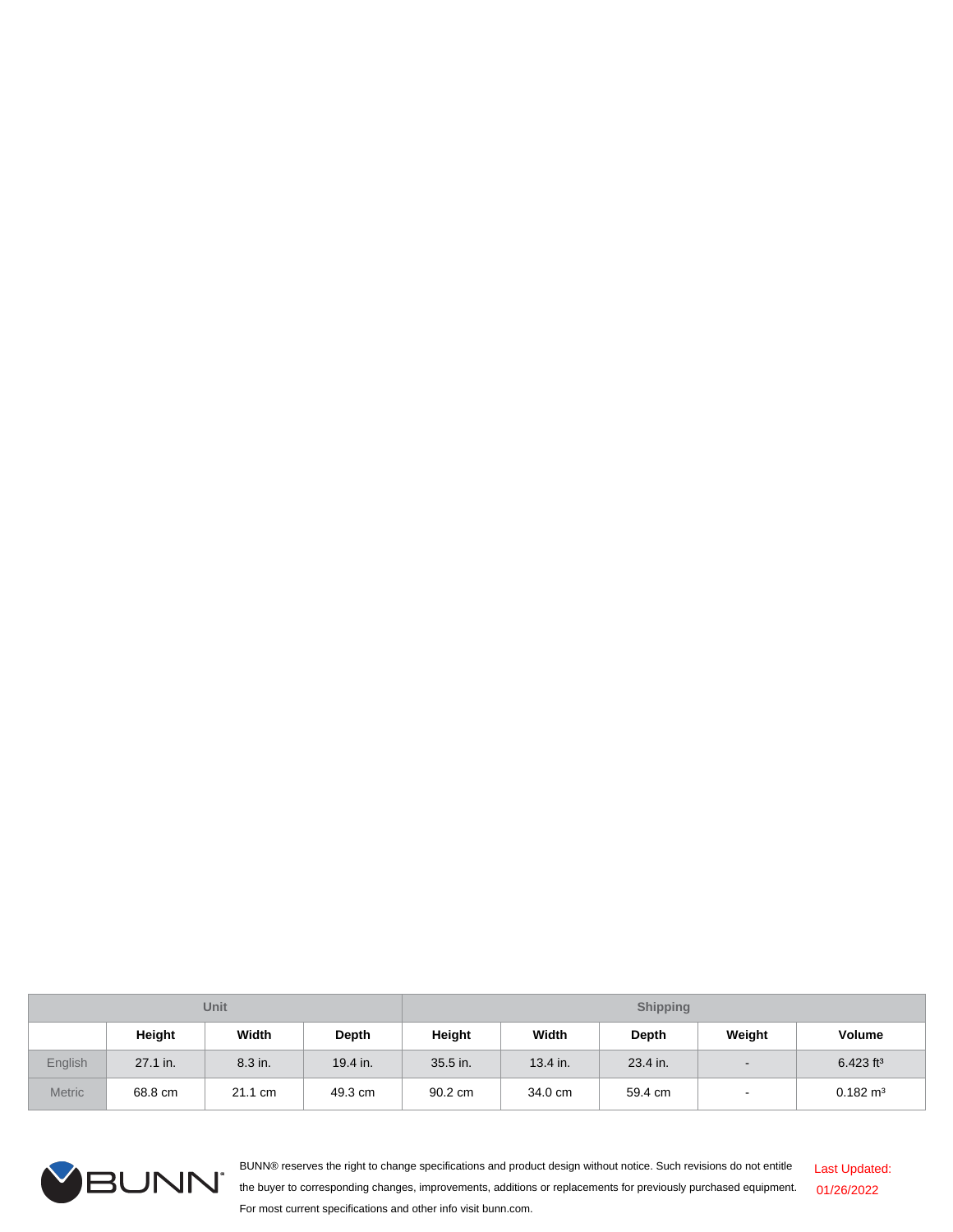# Related Products & Accessories:G9-2T DBC® SST(33700.6000)